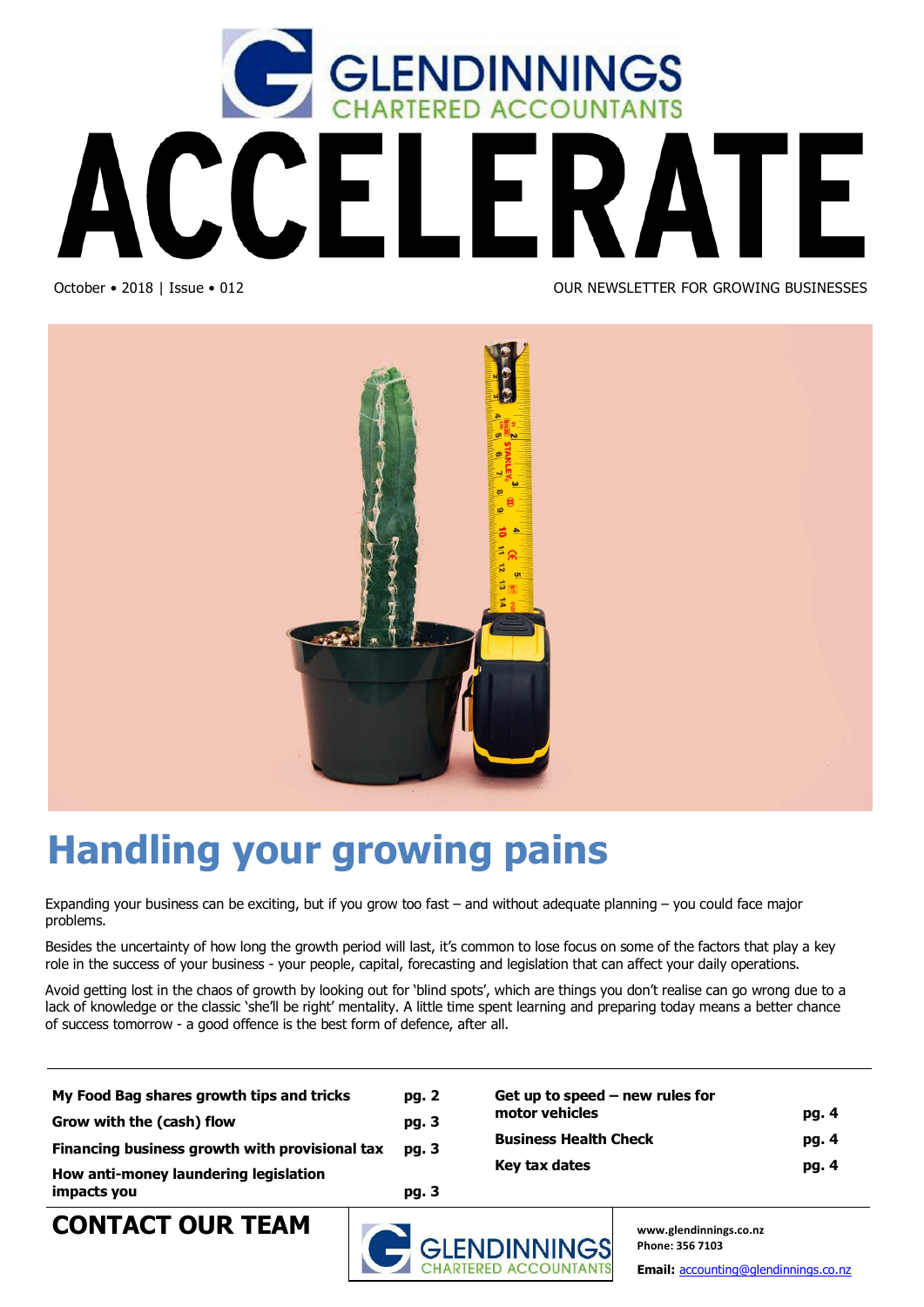### **My Food Bag shares growth tips and tricks**

Cecilia and James Robinson founded My Food Bag in March 2013 with Masterchef winner and dietician Nadia Lim, her husband Carlos Bagrie and former Telecom chief executive Theresa Gattung.

With a concept based on delivering a week's worth of recipes and the ingredients needed to make them, it's no surprise that within three years the company reached \$100 million in annual revenue and had 30,000 customers across 14 cities in New Zealand and Australia.

We chatted to CFO Alex Boyo to learn a little more about the company's growth strategy.





#### **How did My Food Bag manage rapid growth?**

There's always a lot of risk that comes with rapid growth for any business. For us, a big part of risk management is simply about making good business decisions. The three most important things that guided our decision making were:

- i. Staying focused on and never compromising our deeply held customer values.
- ii. Doing less things and executing them incredibly well. When you're growing rapidly and are very successful at the same time, the temptation is always to do more and more at speed. This can be a real trap for businesses.
- iii. Empowering people and teams 'on the ground', closest to the risks to identify and address them. We found we were less successful when we initially tried to do this mostly top down, by senior managers.

#### **Did you have a growth strategy, and if so, what did it consist of?**

Yes, absolutely! We opened up a brand new food category in New Zealand by identifying and creatively solving one of the most common everyday problems all households have: what to cook for dinner? The strategy therefore had an amazingly powerful customer underpinning and was then developed around:

- Healthy, nutritious, tasty food using Nadia's 'nude food' concept
- Always offering customers the best possible value
- · Inspiring and teaching adults (and kids!) to cook as a means to changing lives and building stronger, healthier Kiwi communities
- Hiring the best people to work for us and developing strong, mutually sustaining partnerships with our suppliers – our success has also been their success
- Using technology to make it incredibly easy for our customers to order very easily on a recurring basis
- Being ethical and sustainable was a key differentiator for My Food Bag.

### **What are your tips to overcome growing pains?**

- i. Put your customers at the heart of every decision you make, no matter how small.
- ii. Hire talented people who really believe in what the business is doing - ultimately this is what will get you through the tough times.
- iii. Never let growing pains and their related challenges stop the business from dreaming big.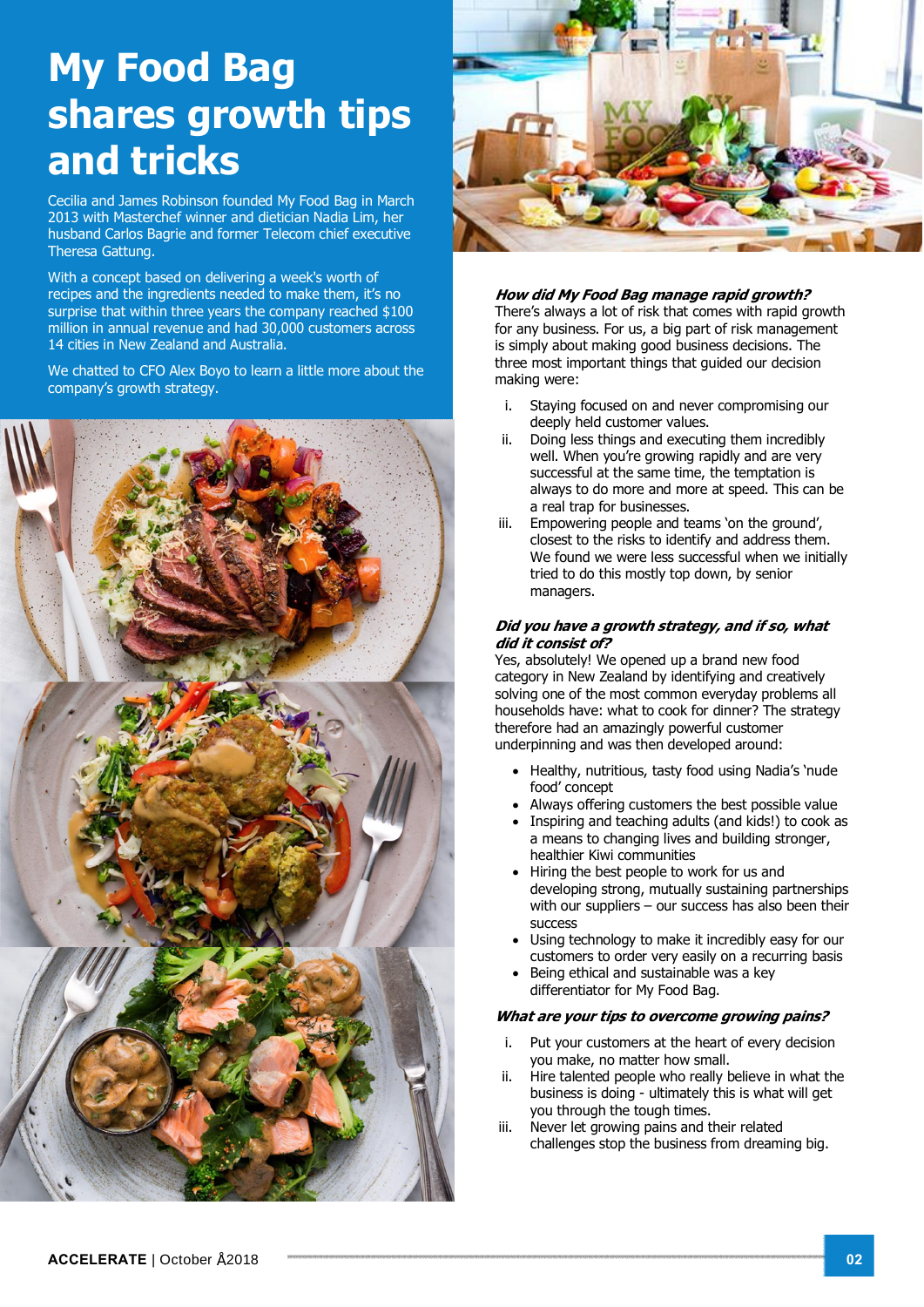

### **Financing business growth with provisional tax**

There are several options available when it comes to accessing money to invest in your business.

However, did you know that provisional tax payments are also a source of finance?

Tax Finance, an option offered by an IRD-approved tax pooling provider such as Tax Management NZ (TMNZ), lets you free up working capital by deferring a provisional tax payment to a later date, without incurring IRD interest of 8.22 percent and late payment penalties.

The cost is cheaper than using your business overdraft or an unsecured loan. Approval is guaranteed, and no security is required.

### **Who might Tax Finance suit?**

It will suit those who:

- · Are looking for funding that doesn't affect other lines of credit or who want to keep headroom in their existing lending facilities.
- · Don't wish to go through the rigmarole of the normal lending process.
- · Want a fixed interest cost.

#### **How does Tax Finance work?**

- 1. You pay TMNZ an upfront finance fee, which is based on the amount of tax due and the future date you wish to pay, and TMNZ puts a date-stamped tax deposit aside for you in its tax pool account at IRD.
- 2. At the agreed upon future date, you pay TMNZ the tax owed.
- 3. TMNZ arranges for your date-stamped tax pool deposit to be transferred to your IRD account. IRD treats this as if the tax was paid on time once it processes the transfer, eliminating any interest and late payment penalties incurred.

Contact us for more information.

# **Grow with the (cash) flow**

Steady cash flow is the fuel that powers your business, but when you're busy doing a million things at once it can easily slip to the bottom of the priority pile. Here are some tips to keep the cash flowing while you're growing:

- · Invoice quickly good debtor management is crucial, so send invoices quickly, ensure your payment terms are clearly outlined and offer discounts for prompt payment.
- · Make it easy whether you offer mobile, online, credit card or modern POS payment options, make it simple for customers to pay you.
- · Take advantage of technology ditch the paper and take advantage of cloud accounting.
- Be one step ahead use cash flow forecasting to outline your expected income and costs.

If cash flow is king, forecasting is queen - and making informed estimates doesn't have to be confusing. Give us a call to chat through your objectives and we'll help you develop a valuable, detailed and easy to digest profit and cash flow plan so you can confidently stay on track as you grow.

### **How anti-money laundering legislation impacts you**

If you've seen the film The Wolf of Wall Street, you'll be familiar with the concept of money laundering – an illegal process where 'dirty money' received from criminal activities is passed through legitimate businesses and made 'clean.'

In response to a growing number of laundering incidents in New Zealand, the government has made changes to the law, which now affect accountants and small businesses like yours. As of this month (October 2018), we're required to put new preventative measures in place to help tackle money laundering and financing of terrorism.

### **What does this mean for you?**

We might need to ask you for more information about your business than what we have in the past, especially if it involves large cash transactions (\$10,000\* or more in one transaction). You may also be asked for additional information about your identity.

If you're a real estate agent or your business involves sports and race betting or dealing in high value goods, take note - the antimoney laundering legislation will extend to you from next year. To find out what the changes mean for your business, give us a call.

\* Refer Justice Department commentary https://www.justice.govt.nz/justice-sector-policy/keyinitiatives/aml-cft/info-for-businesses/accountants-and-amlcft/